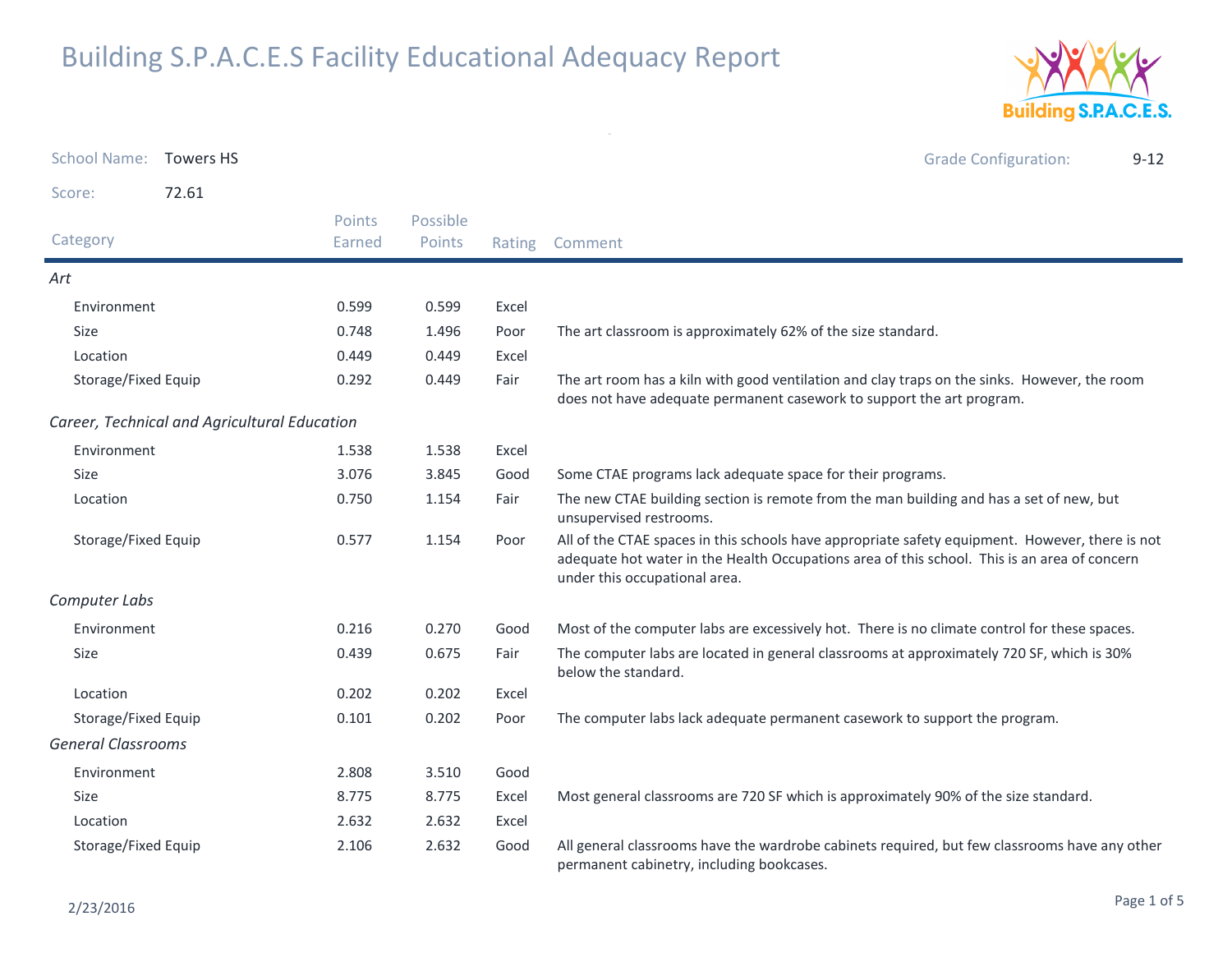

| School Name: Towers HS      |                                     |        |          |       | <b>Grade Configuration:</b><br>$9 - 12$                                                                                                                                                                                   |
|-----------------------------|-------------------------------------|--------|----------|-------|---------------------------------------------------------------------------------------------------------------------------------------------------------------------------------------------------------------------------|
| Score:                      | 72.61                               |        |          |       |                                                                                                                                                                                                                           |
|                             |                                     | Points | Possible |       |                                                                                                                                                                                                                           |
| Category                    |                                     | Earned | Points   |       | Rating Comment                                                                                                                                                                                                            |
|                             | <b>Instructional Resource Rooms</b> |        |          |       |                                                                                                                                                                                                                           |
| Environment                 |                                     | 0.575  | 0.719    | Good  |                                                                                                                                                                                                                           |
| <b>Size</b>                 |                                     | 1.797  | 1.797    | Excel |                                                                                                                                                                                                                           |
| Location                    |                                     | 0.539  | 0.539    | Excel |                                                                                                                                                                                                                           |
| Storage/Fixed Equip         |                                     | 0.539  | 0.539    | Excel |                                                                                                                                                                                                                           |
| <b>Learning Environment</b> |                                     |        |          |       |                                                                                                                                                                                                                           |
| Learning Style Variety      |                                     | 0.000  | 4.500    | Unsat | There are no designed spaces to support differentiated learning with various sized spaces and<br>structures.                                                                                                              |
| <b>Interior Environment</b> |                                     | 1.440  | 1.800    | Good  |                                                                                                                                                                                                                           |
| <b>Exterior Environment</b> |                                     | 0.675  | 1.350    | Poor  | There are few designed exterior spaces to support learning labs or social gathering.                                                                                                                                      |
| Environment                 |                                     | 0.493  | 0.759    | Fair  | The media center is small and spaces are cramped. The fixtures are dated.                                                                                                                                                 |
| Media Center                |                                     |        |          |       |                                                                                                                                                                                                                           |
| Size                        |                                     | 0.949  | 1.897    | Poor  | The media center and support spaces meet approximately 64% of the standard.                                                                                                                                               |
| Location                    |                                     | 0.569  | 0.569    | Excel |                                                                                                                                                                                                                           |
| Storage/Fixed Equip         |                                     | 0.285  | 0.569    | Poor  | The storage spaces are not arranged well and they lack cabinetry to support the program.                                                                                                                                  |
| <b>Music</b>                |                                     |        |          |       |                                                                                                                                                                                                                           |
| Environment                 |                                     | 0.347  | 0.534    | Fair  | The music classrooms are located on a lower level in the school , accessed through a single<br>staircase. There are no windows in the area and the ventilation is not adequate.                                           |
| <b>Size</b>                 |                                     | 1.069  | 1.336    | Good  | The band space is less than the standard, but the choir room is larger than the standard.                                                                                                                                 |
| Location                    |                                     | 0.261  | 0.401    | Fair  | The music spaces are located on a basement level that makes movement to the auditorium more<br>difficult, potentially requiring an elevator or a lift. Additionally, the space is difficult to access<br>from the school. |
| Storage/Fixed Equip         |                                     | 0.200  | 0.401    | Poor  | There are no sinks in any of the music rooms. The storage spaces are not adequate for the<br>programs.                                                                                                                    |
| <b>Performing Arts</b>      |                                     |        |          |       |                                                                                                                                                                                                                           |
| Environment                 |                                     | 0.231  | 0.289    | Good  |                                                                                                                                                                                                                           |
|                             |                                     |        |          |       |                                                                                                                                                                                                                           |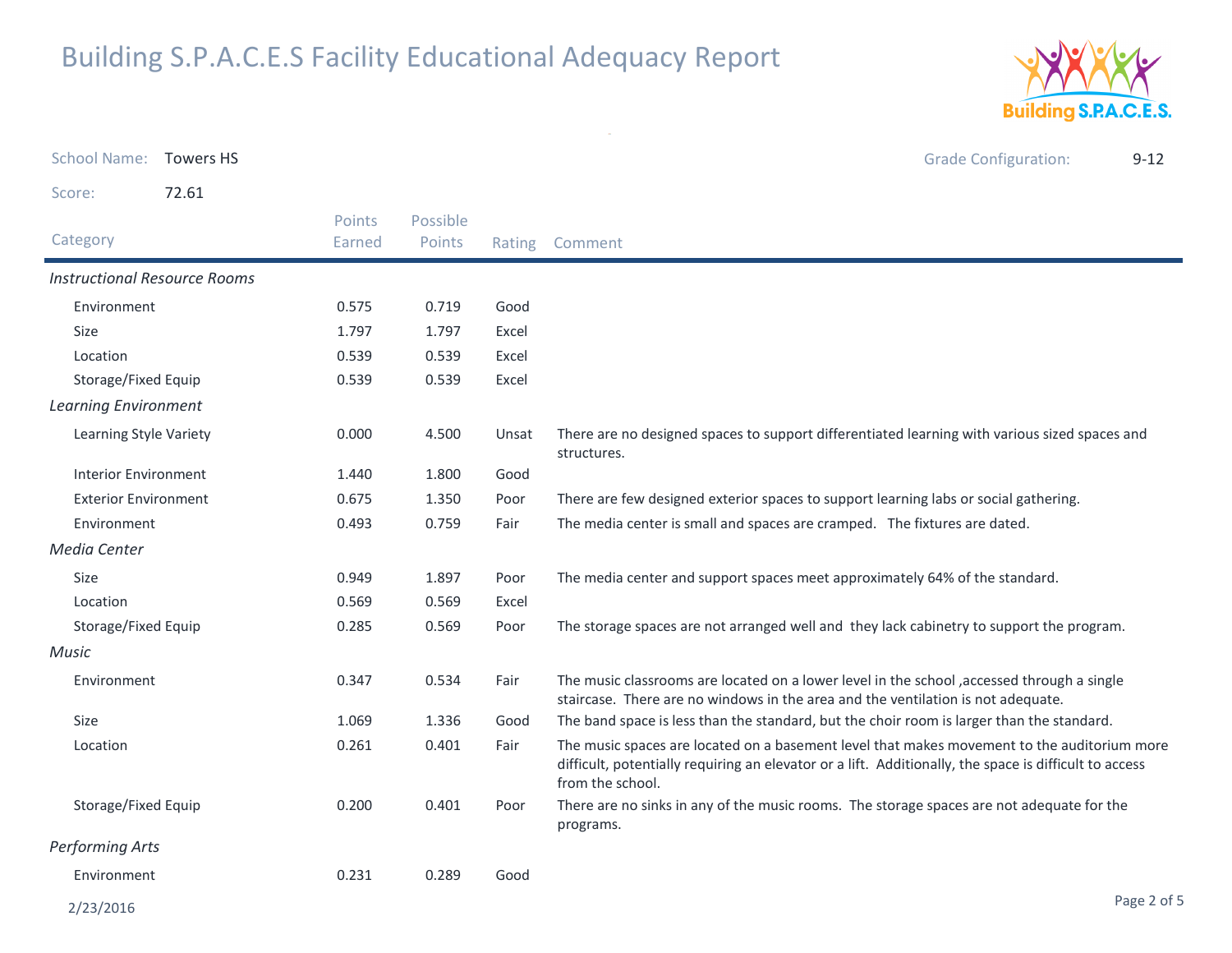

| <b>School Name:</b>       | <b>Towers HS</b>                 |                  |                    |        | <b>Grade Configuration:</b><br>$9 - 12$                                                                                                                                                                            |
|---------------------------|----------------------------------|------------------|--------------------|--------|--------------------------------------------------------------------------------------------------------------------------------------------------------------------------------------------------------------------|
| Score:                    | 72.61                            |                  |                    |        |                                                                                                                                                                                                                    |
| Category                  |                                  | Points<br>Earned | Possible<br>Points | Rating | Comment                                                                                                                                                                                                            |
| Performing Arts           |                                  |                  |                    |        |                                                                                                                                                                                                                    |
| Size                      |                                  | 0.577            | 0.721              | Good   |                                                                                                                                                                                                                    |
| Location                  |                                  | 0.216            | 0.216              | Excel  |                                                                                                                                                                                                                    |
| Storage/Fixed Equip       |                                  | 0.108            | 0.216              | Poor   | There are 3 stages in this school. All areas have curtains, lights, and sound systems. Relative to<br>ADA, all three areas have only back-stage access.                                                            |
| <b>Physical Education</b> |                                  |                  |                    |        |                                                                                                                                                                                                                    |
| Environment               |                                  | 1.404            | 2.160              | Fair   | The physical education area in the building has both an upper and lower area. All are ADA-<br>accessible, but seem to make some areas difficult to access. The ventilation is not adequate in<br>the locker rooms. |
| Size                      |                                  | 3.510            | 5.400              | Fair   | The gym floor area is adequate, but the total space meets approximately 75% of the standards.                                                                                                                      |
| Location                  |                                  | 0.810            | 1.620              | Poor   | The lower level locker rooms are not easily accessible. There is an elevator, but equipment and<br>supplies are stored in front blocking access.                                                                   |
| Storage/Fixed Equip       |                                  | 1.053            | 1.620              | Fair   | There is limited storage space for PE items in the gym and locker areas.                                                                                                                                           |
| Science                   |                                  |                  |                    |        |                                                                                                                                                                                                                    |
| Environment               |                                  | 0.747            | 0.747              | Excel  |                                                                                                                                                                                                                    |
| Size                      |                                  | 1.494            | 1.867              | Good   | Most of the science rooms are only 900 SF, less than the standard, but they all have flexible<br>tables, rather than fixed seating in the middle of the room.                                                      |
| Location                  |                                  | 0.560            | 0.560              | Excel  |                                                                                                                                                                                                                    |
| Storage/Fixed Equip       |                                  | 0.560            | 0.560              | Excel  | This school's science rooms had all the required science safety equipment.                                                                                                                                         |
|                           | Self-Contained Special Education |                  |                    |        |                                                                                                                                                                                                                    |
| Environment               |                                  | 0.479            | 0.479              | Excel  |                                                                                                                                                                                                                    |
| Size                      |                                  | 0.959            | 1.198              | Good   |                                                                                                                                                                                                                    |
| Location                  |                                  | 0.359            | 0.359              | Excel  |                                                                                                                                                                                                                    |
| Storage/Fixed Equip       |                                  | 0.234            | 0.359              | Fair   | The self-contained special education space has a kitchenette, laundry area, and restroom.<br>However, there is limited space for storage of large equipment to support students.                                   |

 $\sim$   $\sigma$   $^{-1}$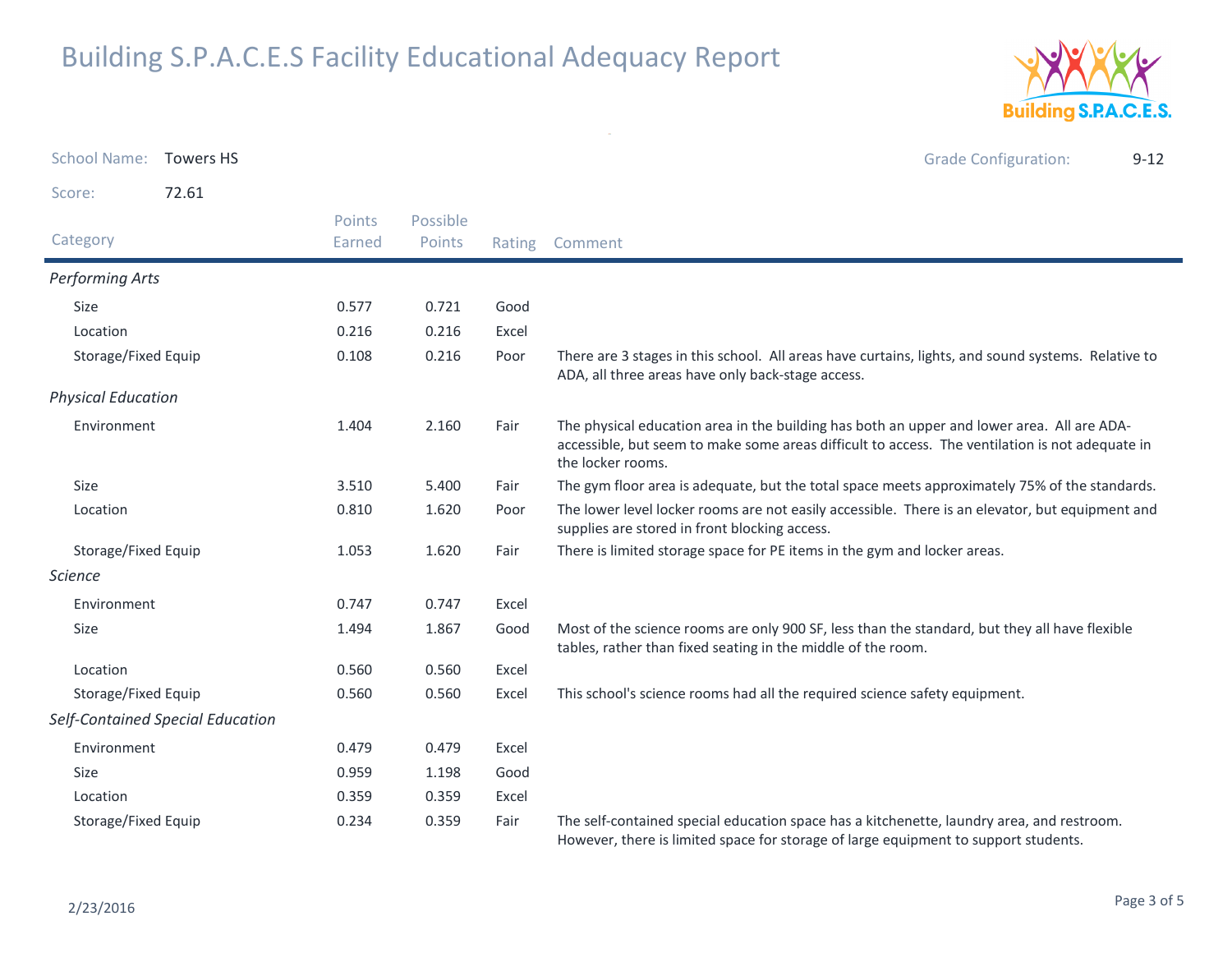

| <b>School Name:</b>                   | <b>Towers HS</b> |                  |                    |        | <b>Grade Configuration:</b><br>$9 - 12$                                                                                                               |
|---------------------------------------|------------------|------------------|--------------------|--------|-------------------------------------------------------------------------------------------------------------------------------------------------------|
| Score:                                | 72.61            |                  |                    |        |                                                                                                                                                       |
| Category                              |                  | Points<br>Earned | Possible<br>Points | Rating | Comment                                                                                                                                               |
| <b>Non-Instructional Spaces</b>       |                  |                  |                    |        |                                                                                                                                                       |
| Administration                        |                  | 1.527            | 2.349              | Fair   | The administrative area has limited reception space, is lacking records storage, and adequate<br>monitoring of the main entrance.                     |
| Cafeteria                             |                  | 2.340            | 3.600              | Fair   | The cafeteria space is large enough based on enrollment, but the system operates two service<br>lines during each lunch period. This is not adequate. |
| Food Service and Prep                 |                  | 3.676            | 4.595              | Good   |                                                                                                                                                       |
| Clinic                                |                  | 0.000            | 0.214              | Unsat  | There is no clinic space at this school.                                                                                                              |
| Counseling                            |                  | 0.443            | 0.681              | Fair   | The counseling area lacks adequate student record storage systems and a reception area that is<br>separated from the administrative area.             |
| <b>Custodial and Maintenance</b>      |                  | 0.450            | 0.450              | Excel  |                                                                                                                                                       |
| <b>Student Restrooms</b>              |                  | 0.411            | 0.821              | Poor   | Most of the restrooms lack urinal separation. Some lack locking stalls, or appropriate fixtures.                                                      |
| Faculty Work Space and Toilets        |                  | 0.641            | 0.641              | Excel  |                                                                                                                                                       |
| <b>Outside Spaces</b>                 |                  |                  |                    |        |                                                                                                                                                       |
| Vehicular Traffic                     |                  | 0.450            | 0.900              | Poor   | There is no separation for buses and parents. All traffic uses the same lanes.                                                                        |
| Pedestrian Traffic                    |                  | 0.441            | 0.882              | Poor   | There are inadequate pedestrian traffic lanes marked by crosswalks from parking or across the<br>drive lanes.                                         |
| Parking                               |                  | 1.897            | 1.897              | Excel  |                                                                                                                                                       |
| <b>Athletic Fields and Facilities</b> |                  | 1.244            | 2.488              | Poor   | The track is concrete and has significant condition problems. The field has significant condition<br>issues.                                          |
| Safety and Security                   |                  |                  |                    |        |                                                                                                                                                       |
| Fencing                               |                  |                  | 0.762              | Fair   | This building has some fencing needs to repair and improve fencing around the perimeter.                                                              |
| Signage & Way Finding                 |                  | 0.450            | 0.900              | Poor   | The school has interior room numbers, but there are no internal or external wayfinding signs to<br>direct the public.                                 |
| Ease of Supervision                   |                  | 2.160            | 2.700              | Good   |                                                                                                                                                       |
| <b>Controlled Entrances</b>           |                  | 0.225            | 0.450              | Poor   | This school has no controlled vestibule and many exterior doors.                                                                                      |

 $\sim$